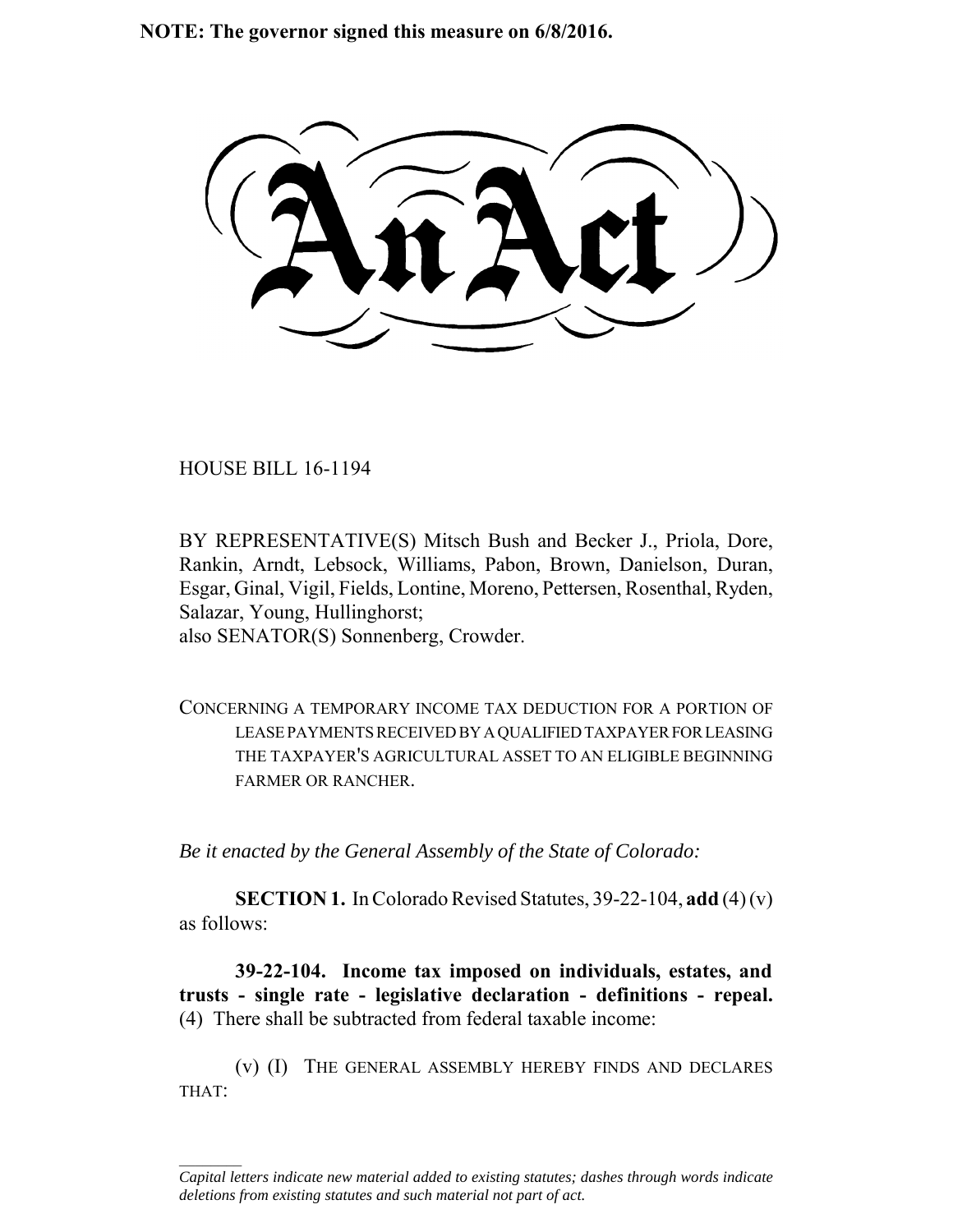(A) THE STATE IS SEEING A CONTINUED TREND OF AGING FARMERS AND RANCHERS;

(B) THE CURRENT AVERAGE AGE OF A FAMILY FARM OR RANCH OPERATOR IN COLORADO IS FIFTY-NINE;

(C) THERE IS A NATIONAL AND LOCAL FOCUS ON THE BENEFITS OF LOCAL FOODS, AND AT THE SAME TIME A NEW GENERATION OF FARMER IS EMERGING, BUT THE BEGINNING FARMERS OR RANCHERS ARE HAVING TROUBLE FINDING LAND TO LEASE; AND

(D) THE INCOME TAX DEDUCTION ALLOWED IN THIS PARAGRAPH (v) IS INTENDED TO BE AN INCENTIVE FOR AGING FARMERS OR RANCHERS TO LEASE THEIR AGRICULTURAL ASSETS TO BEGINNING FARMERS OR RANCHERS IN ORDER TO GIVE THE BEGINNERS A CHANCE TO GET STARTED IN THE INDUSTRY.

(II) FOR INCOME TAX YEARS BEGINNING ON OR AFTER JANUARY 1, 2017, BUT BEFORE JANUARY 1, 2020, IF A QUALIFIED TAXPAYER ENTERS INTO A QUALIFIED LEASE WITH AN ELIGIBLE BEGINNING FARMER OR RANCHER, AN AMOUNT SPECIFIED IN A DEDUCTION CERTIFICATE ISSUED BY THE COLORADO AGRICULTURAL DEVELOPMENT AUTHORITY THAT IS EQUAL TO TWENTY PERCENT OF THE LEASE PAYMENTS RECEIVED FROM AN ELIGIBLE BEGINNING FARMER OR RANCHER AS SPECIFIED IN THE QUALIFIED LEASE, NOT TO EXCEED THE QUALIFIED TAXPAYER'S INCOME AND NOT TO EXCEED THE AMOUNT SPECIFIED IN SUBPARAGRAPH (III) OF THIS PARAGRAPH (v).

(III) THE COLORADO AGRICULTURAL DEVELOPMENT AUTHORITY MAY ISSUE MORE THAN ONE DEDUCTION CERTIFICATE TO EACH QUALIFIED TAXPAYER IF SUCH QUALIFIED TAXPAYER ENTERS INTO MORE THAN ONE QUALIFIED LEASE WITH MORE THAN ONE ELIGIBLE BEGINNING FARMER OR RANCHER; EXCEPT THAT THE TOTAL AMOUNT SPECIFIED IN ALL DEDUCTION CERTIFICATES ISSUED TO A QUALIFIED TAXPAYER MAY NOT EXCEED TWENTY-FIVE THOUSAND DOLLARS PER INCOME TAX YEAR FOR A MAXIMUM OF THREE INCOME TAX YEARS, AND EXCEPT THAT THE COLORADO AGRICULTURAL DEVELOPMENT AUTHORITY SHALL NOT ISSUE MORE THAN THE NUMBER OF DEDUCTION CERTIFICATES PER INCOME TAX YEAR SET FORTH IN SECTION 35-75-107 (1) (u), C.R.S.

(IV) FOR PURPOSES OF THIS PARAGRAPH (v):

## PAGE 2-HOUSE BILL 16-1194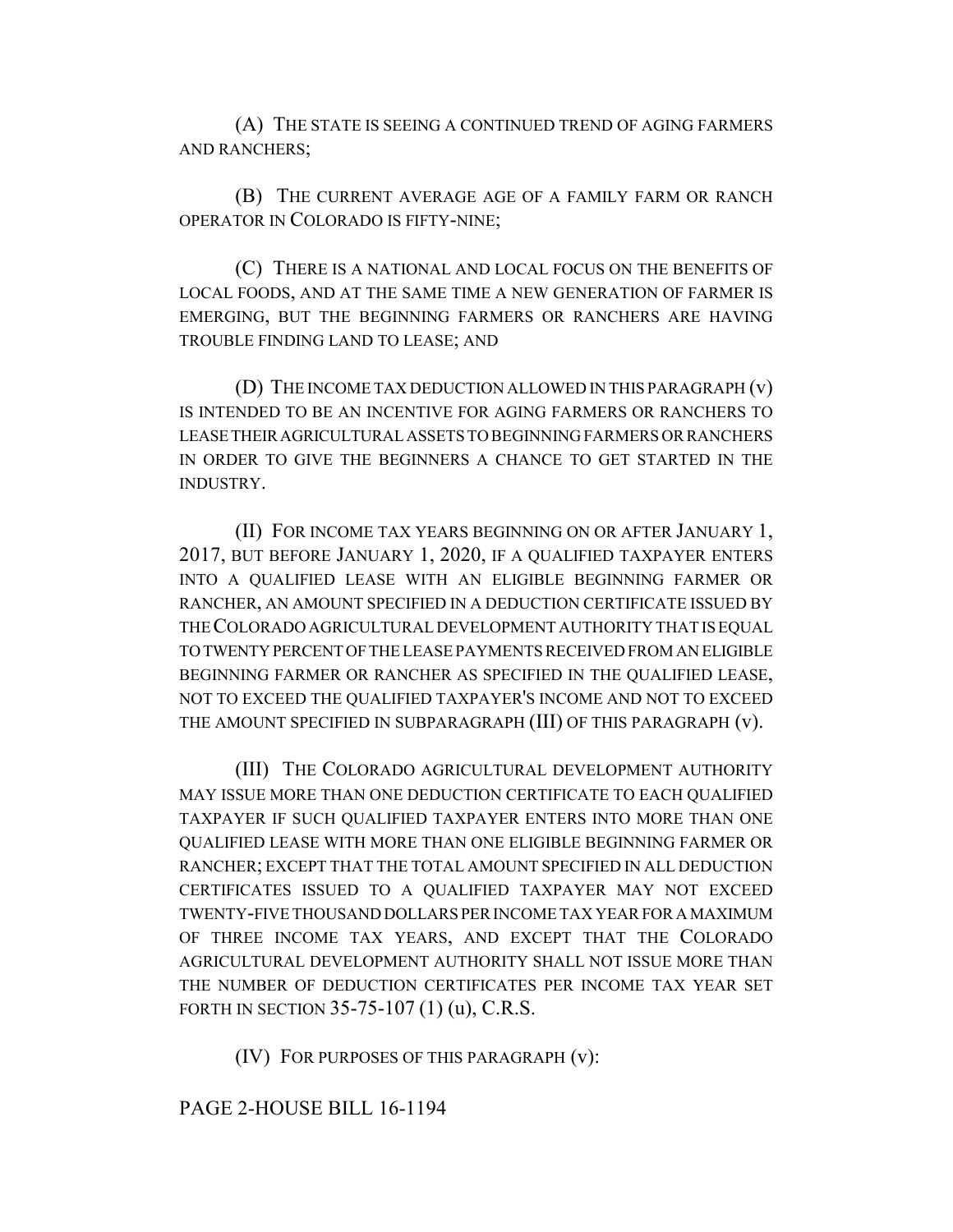(A) "AGRICULTURAL ASSET" MEANS LAND, CROPS, LIVESTOCK AND LIVESTOCK FACILITIES, FARM EQUIPMENT AND MACHINERY, GRAIN STORAGE, OR IRRIGATION EQUIPMENT.

(B) "COLORADO AGRICULTURAL DEVELOPMENT AUTHORITY" MEANS THE COLORADO AGRICULTURAL DEVELOPMENT AUTHORITY CREATED IN SECTION 35-75-104, C.R.S.

(C) "DEDUCTION CERTIFICATE" MEANS A CERTIFICATE ISSUED BY THE COLORADO AGRICULTURAL DEVELOPMENT AUTHORITY CERTIFYING THAT A QUALIFIED TAXPAYER QUALIFIES FOR THE INCOME TAX DEDUCTION AUTHORIZED IN THIS SECTION AND SPECIFYING THE AMOUNT OF THE DEDUCTION ALLOWED.

(D) "ELIGIBLE BEGINNING FARMER OR RANCHER" MEANS A FARMER OR RANCHER RESIDING IN THE STATE WHO HAS A NET WORTH OF LESS THAN TWO MILLION DOLLARS, WILL PROVIDE THE MAJORITY OF THE DAILY PHYSICAL LABOR AND MANAGEMENT ON THE QUALIFIED TAXPAYER'S AGRICULTURAL ASSET OR WILL USE THE QUALIFIED TAXPAYER'S AGRICULTURAL ASSET THE MAJORITY OF THE TIME, HAS PLANS TO FARM OR RANCH FULL-TIME, HAS NOT BEEN ENGAGED IN FARMING OR RANCHING FOR MORE THAN TEN YEARS, HAS FARMING OR RANCHING EXPERIENCE OR EDUCATION, AND HAS PARTICIPATED IN A FINANCIAL MANAGEMENT EDUCATIONAL PROGRAM APPROVED BY THE COLORADO AGRICULTURAL DEVELOPMENT AUTHORITY.

(E) "QUALIFIED LEASE" MEANS A LEASE ENTERED INTO BETWEEN A QUALIFIED TAXPAYER AND AN ELIGIBLE BEGINNING FARMER OR RANCHER FOR THE QUALIFIED TAXPAYER'S AGRICULTURAL ASSET THAT IS APPROVED BY THE COLORADO AGRICULTURAL DEVELOPMENT AUTHORITY AND HAS A DURATION OF AT LEAST THREE YEARS.

(F) "QUALIFIED TAXPAYER" MEANS A TAXPAYER, INCLUDING A PARTNERSHIP, SCORPORATION, OR OTHER SIMILAR PASS-THROUGH ENTITY, WHO OWNS AN AGRICULTURAL ASSET LOCATED IN THE STATE.

(V) TO CLAIM THE DEDUCTION ALLOWED IN THIS PARAGRAPH (v), THE QUALIFIED TAXPAYER SHALL ATTACH A COPY OF THE DEDUCTION CERTIFICATE ISSUED BY THE COLORADO AGRICULTURAL DEVELOPMENT AUTHORITY TO THE TAXPAYER'S RETURN. NO TAX DEDUCTION IS ALLOWED

## PAGE 3-HOUSE BILL 16-1194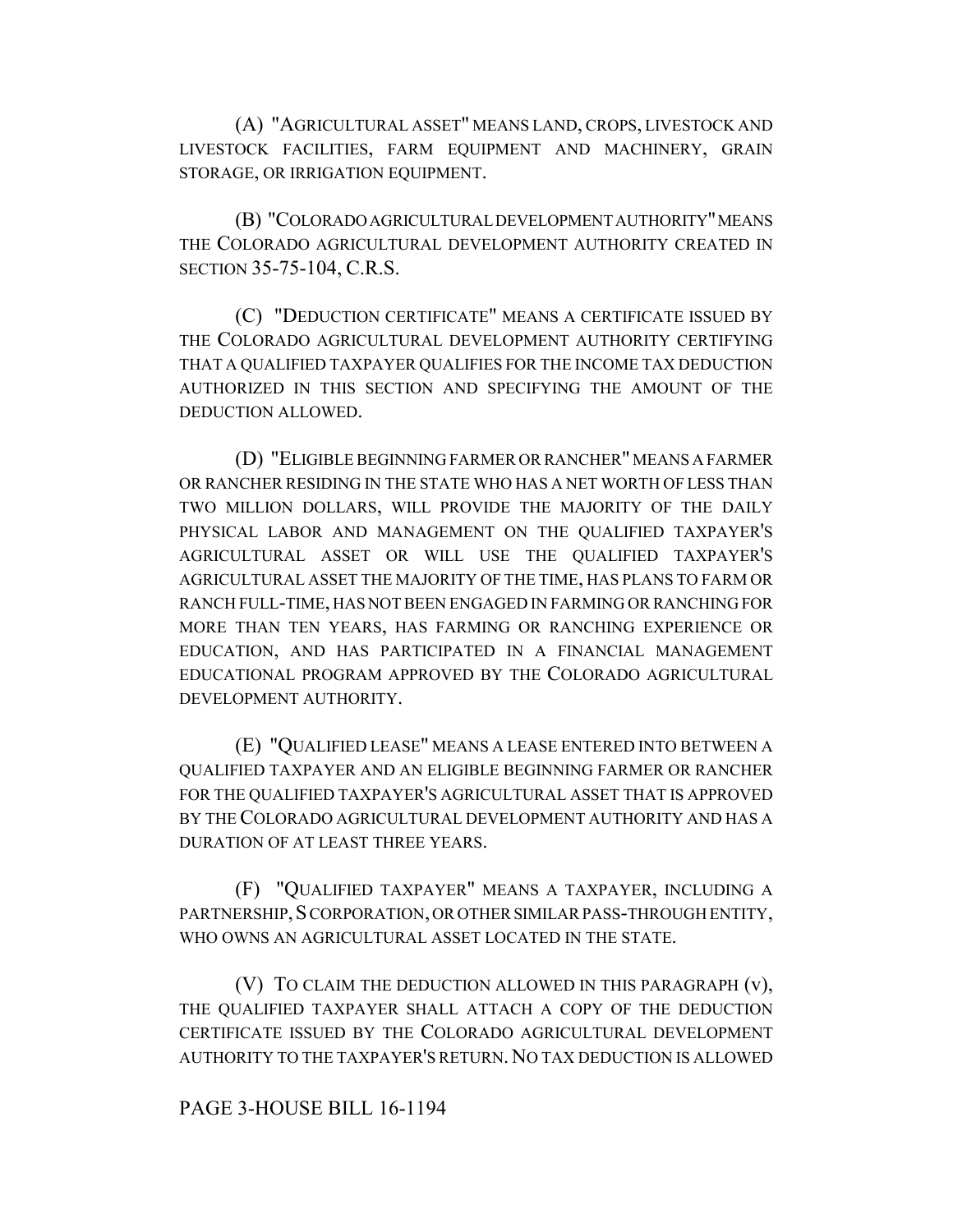UNDER THIS PARAGRAPH (v) UNLESS THE TAXPAYER PROVIDES THE COPY OF THE DEDUCTION CERTIFICATE.

(VI) THE COLORADO AGRICULTURAL DEVELOPMENT AUTHORITY SHALL, IN A SUFFICIENTLY TIMELY MANNER TO ALLOW THE DEPARTMENT OF REVENUE TO PROCESS RETURNS CLAIMING THE DEDUCTION ALLOWED BY THIS SECTION, PROVIDE THE DEPARTMENT OF REVENUE WITH AN ELECTRONIC REPORT OF THE QUALIFIED TAXPAYERS RECEIVING A DEDUCTION CERTIFICATE AS ALLOWED IN THIS SECTION FOR THE PRECEDING CALENDAR YEAR THAT INCLUDES THE FOLLOWING INFORMATION:

(A) THE QUALIFIED TAXPAYER'S NAME;

(B) THE QUALIFIED TAXPAYER'S SOCIAL SECURITY NUMBER; AND

(C) THE AMOUNT OF THE DEDUCTION ALLOWED IN THIS SECTION. (VII) THIS PARAGRAPH (v) IS REPEALED, EFFECTIVE DECEMBER 31, 2023.

**SECTION 2.** In Colorado Revised Statutes, 39-22-304, **add** (3) (o) as follows:

**39-22-304. Net income of corporation - legislative declaration - definitions - repeal.** (3) There shall be subtracted from federal taxable income:

(o) (I) THE GENERAL ASSEMBLY HEREBY FINDS AND DECLARES THAT:

(A) THE STATE IS SEEING A CONTINUED TREND OF AGING FARMERS AND RANCHERS;

(B) THE CURRENT AVERAGE AGE OF A FAMILY FARM OR RANCH OPERATOR IN COLORADO IS FIFTY-NINE;

(C) THERE IS A NATIONAL AND LOCAL FOCUS ON THE BENEFITS OF LOCAL FOODS, AND AT THE SAME TIME A NEW GENERATION OF FARMER IS EMERGING, BUT THE BEGINNING FARMERS OR RANCHERS ARE HAVING TROUBLE FINDING LAND TO LEASE; AND

PAGE 4-HOUSE BILL 16-1194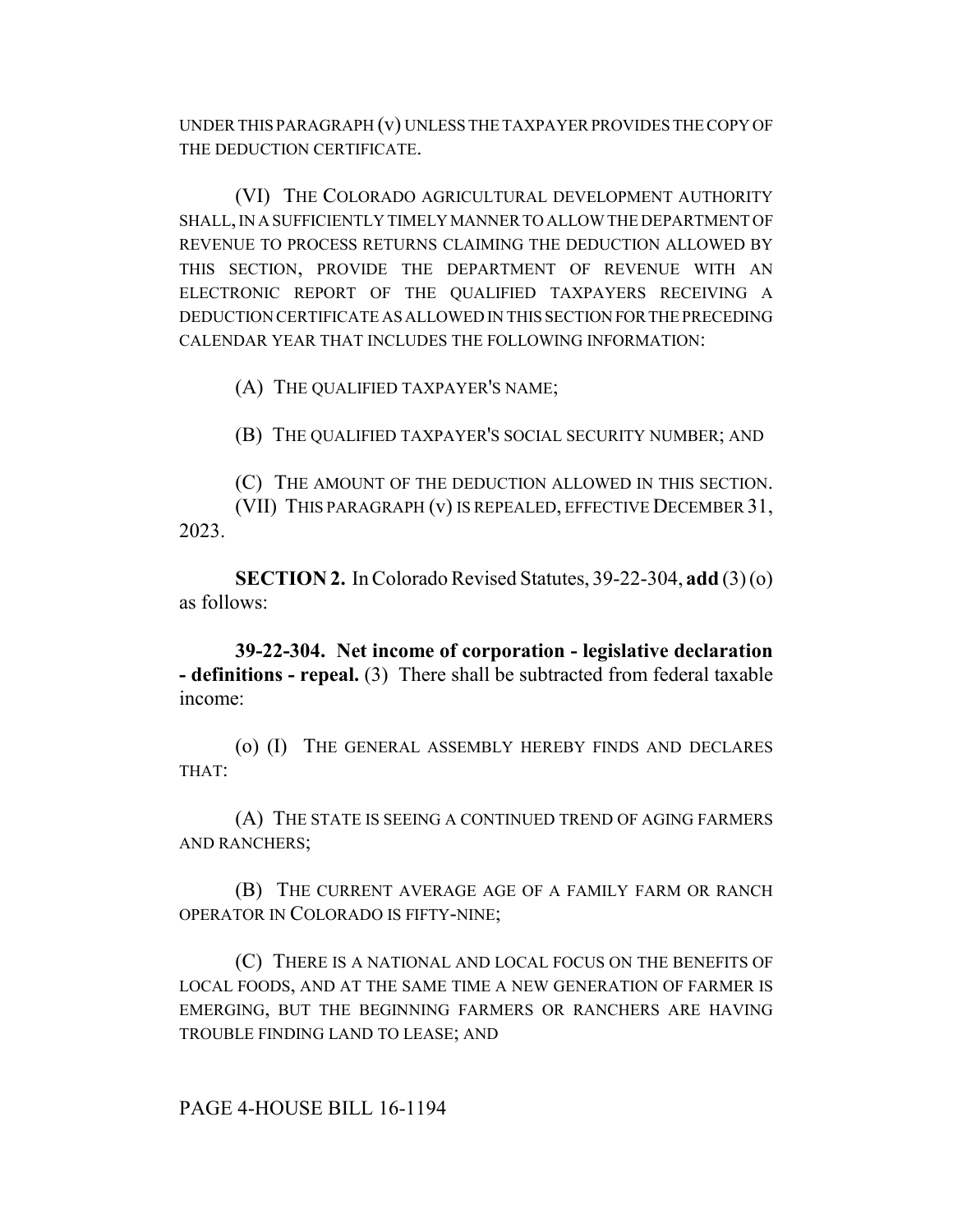(D) THE INCOME TAX DEDUCTION ALLOWED IN THIS PARAGRAPH (o) IS INTENDED TO BE AN INCENTIVE FOR AGING FARMERS OR RANCHERS TO LEASE THEIR AGRICULTURAL ASSETS TO BEGINNING FARMERS OR RANCHERS IN ORDER TO GIVE THE BEGINNERS A CHANCE TO GET STARTED IN THE INDUSTRY.

(II) FOR INCOME TAX YEARS BEGINNING ON OR AFTER JANUARY 1, 2017, BUT BEFORE JANUARY 1, 2020, IF A QUALIFIED TAXPAYER ENTERS INTO A QUALIFIED LEASE WITH AN ELIGIBLE BEGINNING FARMER OR RANCHER, AN AMOUNT SPECIFIED IN A DEDUCTION CERTIFICATE ISSUED BY THE COLORADO AGRICULTURAL DEVELOPMENT AUTHORITY THAT IS EQUAL TO TWENTY PERCENT OF THE LEASE PAYMENTS RECEIVED FROM AN ELIGIBLE BEGINNING FARMER OR RANCHER AS SPECIFIED IN THE QUALIFIED LEASE, NOT TO EXCEED THE AMOUNT SPECIFIED IN SUBPARAGRAPH (III) OF THIS PARAGRAPH (o).

(III) THE COLORADO AGRICULTURAL DEVELOPMENT AUTHORITY MAY ISSUE MORE THAN ONE DEDUCTION CERTIFICATE TO EACH QUALIFIED TAXPAYER IF SUCH QUALIFIED TAXPAYER ENTERS INTO MORE THAN ONE QUALIFIED LEASE WITH MORE THAN ONE ELIGIBLE BEGINNING FARMER OR RANCHER; EXCEPT THAT THE TOTAL AMOUNT SPECIFIED IN ALL DEDUCTION CERTIFICATES ISSUED TO A QUALIFIED TAXPAYER MAY NOT EXCEED TWENTY-FIVE THOUSAND DOLLARS PER INCOME TAX YEAR FOR A MAXIMUM OF THREE INCOME TAX YEARS, AND EXCEPT THAT THE COLORADO AGRICULTURAL DEVELOPMENT AUTHORITY SHALL NOT ISSUE MORE THAN THE NUMBER OF DEDUCTION CERTIFICATES PER INCOME TAX YEAR SET FORTH IN SECTION 35-75-107 (1) (u), C.R.S.

(IV) FOR PURPOSES OF THIS PARAGRAPH (o):

(A) "AGRICULTURAL ASSET" MEANS LAND, CROPS, LIVESTOCK AND LIVESTOCK FACILITIES, FARM EQUIPMENT AND MACHINERY, GRAIN STORAGE, OR IRRIGATION EQUIPMENT.

(B) "COLORADO AGRICULTURAL DEVELOPMENT AUTHORITY" MEANS THE COLORADO AGRICULTURAL DEVELOPMENT AUTHORITY CREATED IN SECTION 35-75-104, C.R.S.

(C) "DEDUCTION CERTIFICATE" MEANS A CERTIFICATE ISSUED BY THE COLORADO AGRICULTURAL DEVELOPMENT AUTHORITY CERTIFYING

## PAGE 5-HOUSE BILL 16-1194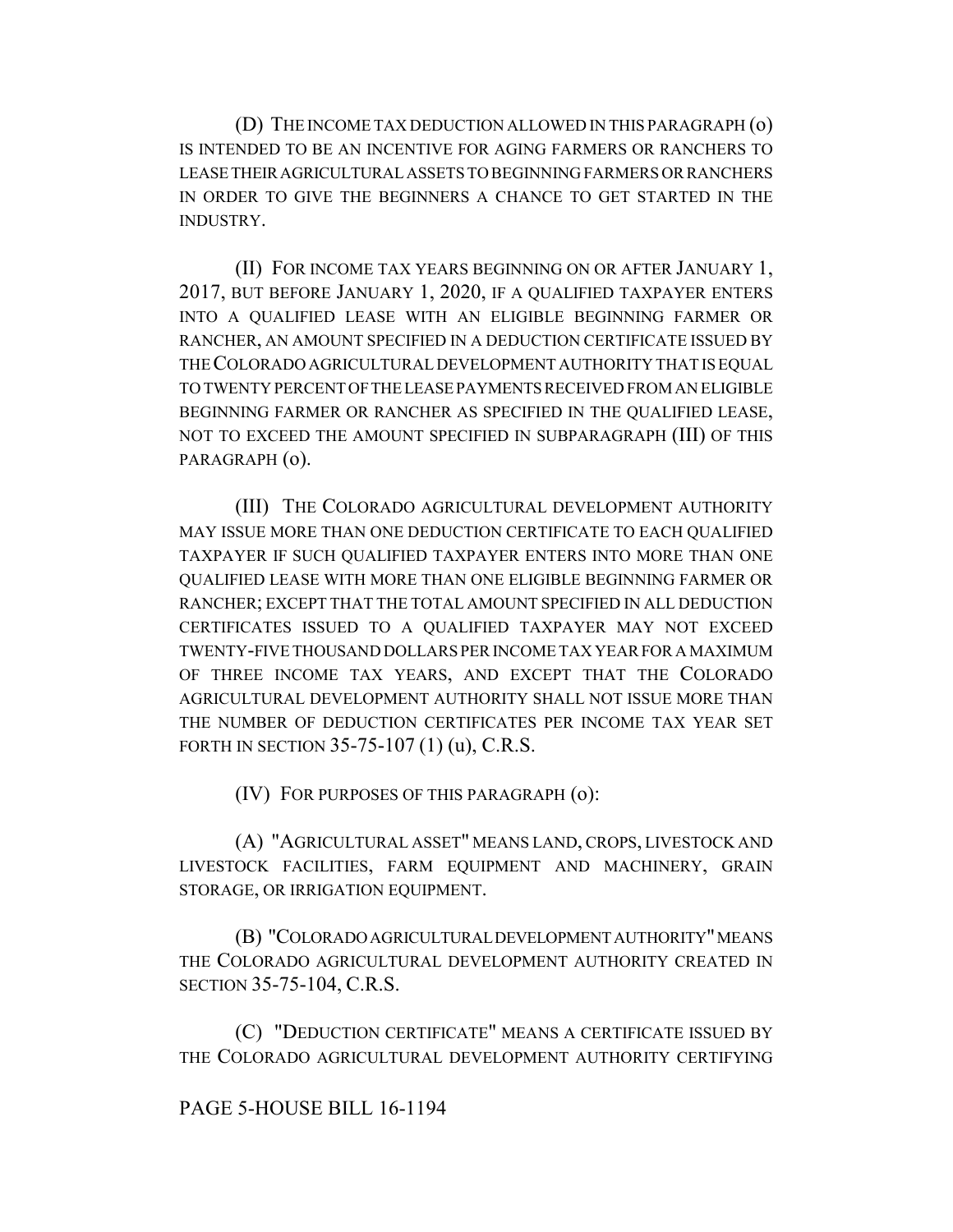THAT A QUALIFIED TAXPAYER QUALIFIES FOR THE INCOME TAX DEDUCTION AUTHORIZED IN THIS SECTION AND SPECIFYING THE AMOUNT OF THE DEDUCTION ALLOWED.

(D) "ELIGIBLE BEGINNING FARMER OR RANCHER" MEANS A FARMER OR RANCHER RESIDING IN THE STATE WHO HAS A NET WORTH OF LESS THAN TWO MILLION DOLLARS, WILL PROVIDE THE MAJORITY OF THE DAILY PHYSICAL LABOR AND MANAGEMENT ON THE QUALIFIED TAXPAYER'S AGRICULTURAL ASSET OR WILL USE THE QUALIFIED TAXPAYER'S AGRICULTURAL ASSET THE MAJORITY OF THE TIME, HAS PLANS TO FARM OR RANCH FULL-TIME, HAS NOT BEEN ENGAGED IN FARMING OR RANCHING FOR MORE THAN TEN YEARS, HAS FARMING OR RANCHING EXPERIENCE OR EDUCATION, AND HAS PARTICIPATED IN A FINANCIAL MANAGEMENT EDUCATIONAL PROGRAM APPROVED BY THE COLORADO AGRICULTURAL DEVELOPMENT AUTHORITY.

(E) "QUALIFIED LEASE" MEANS A LEASE ENTERED INTO BETWEEN A QUALIFIED TAXPAYER AND AN ELIGIBLE BEGINNING FARMER OR RANCHER FOR THE QUALIFIED TAXPAYER'S AGRICULTURAL ASSET THAT IS APPROVED BY THE COLORADO AGRICULTURAL DEVELOPMENT AUTHORITY AND HAS A DURATION OF AT LEAST THREE YEARS.

(F) "QUALIFIED TAXPAYER" MEANS A TAXPAYER WHO OWNS AN AGRICULTURAL ASSET LOCATED IN THE STATE.

(V) TO CLAIM THE DEDUCTION ALLOWED IN THIS PARAGRAPH (o), THE QUALIFIED TAXPAYER SHALL ATTACH A COPY OF THE DEDUCTION CERTIFICATE ISSUED BY THE COLORADO AGRICULTURAL DEVELOPMENT AUTHORITY TO THE TAXPAYER'S RETURN. NO TAX DEDUCTION IS ALLOWED UNDER THIS PARAGRAPH (o) UNLESS THE TAXPAYER PROVIDES THE COPY OF THE DEDUCTION CERTIFICATE.

(VI) THE COLORADO AGRICULTURAL DEVELOPMENT AUTHORITY SHALL, IN A SUFFICIENTLY TIMELY MANNER TO ALLOW THE DEPARTMENT OF REVENUE TO PROCESS RETURNS CLAIMING THE DEDUCTION ALLOWED BY THIS SECTION, PROVIDE THE DEPARTMENT OF REVENUE WITH AN ELECTRONIC REPORT OF THE QUALIFIED TAXPAYERS RECEIVING A DEDUCTION CERTIFICATE AS ALLOWED IN THIS SECTION FOR THE PRECEDING CALENDAR YEAR THAT INCLUDES THE FOLLOWING INFORMATION: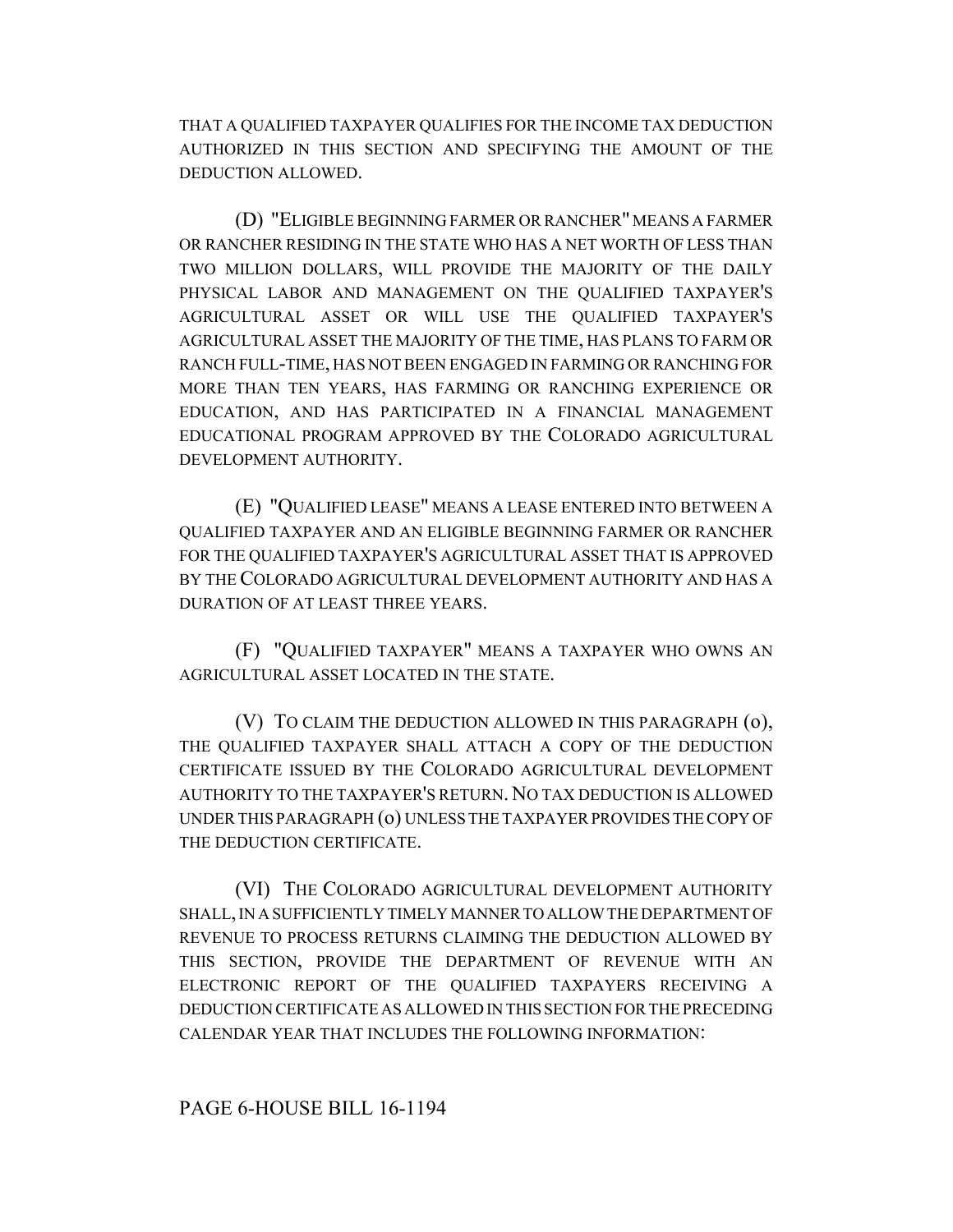(A) THE QUALIFIED TAXPAYER'S NAME;

(B) THE QUALIFIED TAXPAYER'S COLORADO ACCOUNT NUMBER; AND

(C) THE AMOUNT OF THE DEDUCTION ALLOWED IN THIS SECTION.

(VII) THIS PARAGRAPH (o) IS REPEALED, EFFECTIVE DECEMBER 31, 2023.

**SECTION 3.** In Colorado Revised Statutes, 35-75-107, **add** (1) (u) as follows:

**35-75-107. General powers and duties of authority.** (1) In addition to any other powers specifically granted to the authority in this article, the authority has the following powers:

(u) TO RECEIVE APPLICATIONS AND ISSUE DEDUCTION CERTIFICATES FOR THE INCOME TAX DEDUCTION FOR A PORTION OF LEASE PAYMENTS RECEIVED BY A QUALIFIED TAXPAYER FOR LEASING THE TAXPAYER'S AGRICULTURAL ASSET TO AN ELIGIBLE BEGINNING FARMER OR RANCHER AS ALLOWED IN SECTIONS 39-22-104 AND 39-22-304, C.R.S.; EXCEPT THAT THE AUTHORITY SHALL NOT ISSUE MORE THAN ONE HUNDRED DEDUCTION CERTIFICATES PER INCOME TAX YEAR. THE AUTHORITY SHALL REQUIRE THAT A COPY OF THE SCHEDULE F THAT THE ELIGIBLE BEGINNING FARMER OR RANCHER FILED WITH THE ELIGIBLE BEGINNING FARMER'S OR RANCHER'S FEDERAL INCOME TAX RETURN BE INCLUDED AS A PART OF THE APPLICATION FOR A DEDUCTION CERTIFICATE.

**SECTION 4. Act subject to petition - effective date.** This act takes effect at 12:01 a.m. on the day following the expiration of the ninety-day period after final adjournment of the general assembly (August 10, 2016, if adjournment sine die is on May 11, 2016); except that, if a referendum petition is filed pursuant to section 1 (3) of article V of the state constitution against this act or an item, section, or part of this act within such period, then the act, item, section, or part will not take effect unless